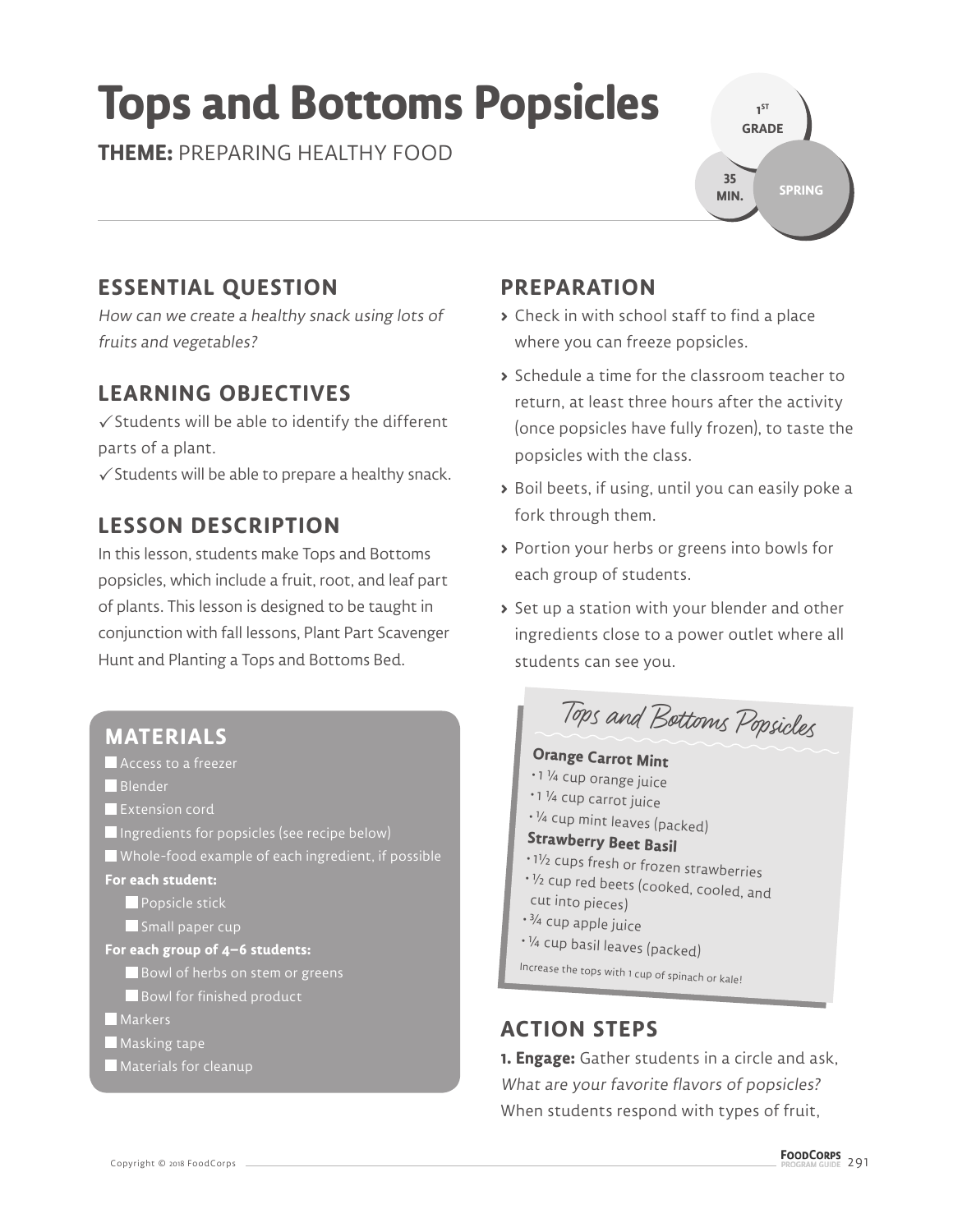Say, Did you know that strawberry, orange, and grape are all the fruit part of plants? Today we're going to make our own popsicles that include even more parts of the plant. The tops and the bottoms! Ask students to recall the story Tops and Bottoms and other activities they've done on this topic. **(5 min.)**

**2. Identifying Plant Parts:** Show students the whole-food ingredients for your popsicles and ask, Is this a top, bottom, or fruit? As students answer, arrange the produce so it's categorized by plant part. Continue with each ingredient. **(5 min.)**

#### **3. Wash Hands Break! (5 min.)**

**4. Preparing Herbs:** Model for students how to pick herbs off the stem, or tear greens into smaller pieces, and then pass out herbs or greens and bowls to groups. If you're using two different recipes, each group will have a different herb or green. Circulate through the room, ensuring each student is getting an opportunity to contribute. **(5 min.)**

5. Making the Popsicles: Direct students' attention to where you've set up the blender. As you add each ingredient to the blender, ask, What part of the plant is this ingredient? Have a student volunteer pass out popsicle sticks and cups, and have students write their name on one end of their stick with a marker. If there is extra time, you might also have students decorate their cups. Once you've blended the ingredients, walk around the room pouring the popsicle mixture into each students' cup. If you've made two recipes, ask students which they think they'll prefer. **(5 min.)**

**6. Tasting:** Return the popsicles to the class at the time you've arranged with the teacher. **(5 min.)**

#### **REFLECTION**

Have students discuss the following questions in small groups, then share with the class: **(5 min.)**

- What parts of the plant can you taste in our popsicles?
- What words would you use to describe the flavors of our popsicles?
- Why do you think it's healthy to have three different parts of the plant in our popsicles?
- What other ideas do you have for ingredients to put in Tops and Bottoms popsicles?

#### **ADAPTATIONS**

**Garden Setting:** Harvest from your Tops and Bottoms bed for your popsicle ingredients.

**Song:** Sing "Roots, Stems, Leaves" by the Banana Slug String Band.

**Cooking Variation:** Make a Tops and Bottoms salad. Have students discuss the plant part of each food they are putting in their salad and what dressing ingredients make sense to bring out the flavors in their plant part salad. Encourage students to think about the parts of plants they eat during their meals and snacks.

**Sharing:** Work with your students to prepare a presentation for another class. Then make a double batch of popsicles, and invite your students to arrange a time to deliver the popsicles to another class. At that time, you can read Tops and Bottoms to the other class, and your students can act it out.